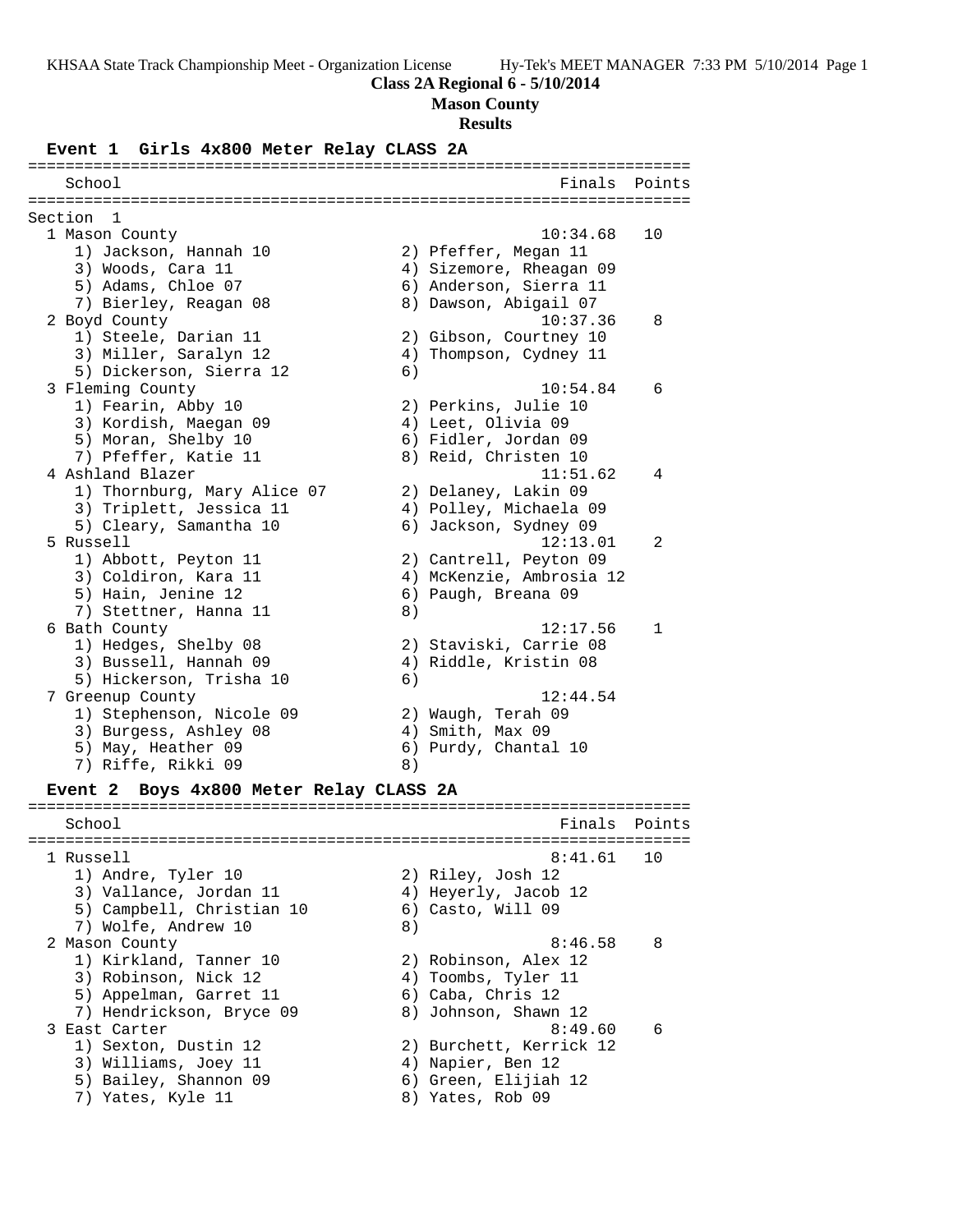**Mason County**

#### **Results**

## **....Event 2 Boys 4x800 Meter Relay CLASS 2A**

 4 Boyd County 9:02.84 4 1) White, Zach 12 2) Sargent, Cameron 10 3) Medley, Jacob 11 (4) Miller, Noah 10 5) Goble, Conner 12 (6) Owens, Tanner 11 5 Rowan County 9:22.69 2 1) Samuals, Bevan 12 2) Deharte, Shelley 12 3) Marcum, Brandon 10 (4) Anderson, Nick 09 5) Helvey, Devin 10 (6) Mabry, Andrew 10 6 Bath County 10:08.08 1 1) Clemons, Kaleb 10 2) McNabb, Logan 10 3) Woodard, Travis 11 (4) Curtis, Dale 11 7 Ashland Blazer 10:47.79 1) Boyle, Dylan 09 2) Gullett, Hunter 10 3) Sweeney, Jeremy 09 (4) Jenkins, Peter 11 5) Rankin, Dylan 11 (6) Sallie, Andrew 09 7) Heath, Marshall 10  $\hphantom{\text{2.65}$  8) Patel, Bhayva 11 8 Greenup County 2018 and 2018 10:47.81 1) Adkins, Bryce 09 2) Ailster, Peyton 09 3) Rhoden, Mathew 11 4) Collier, Garrett 09 5) Blevins, Austin 11 (6) 9 Lewis County 11:07.32 1) Reeder, Isaac 09 2) Ruggles, Austin 07 3) White, Michael 07 (4) Massie, Mason 10 5) Ellis, Trevin 09 6) Heininger, Joshua 11 7) Switzer, Tyler 12 and 8) Howard, Zach 07 **Event 3 Girls 100 Meter Hurdles CLASS 2A** =======================================================================

## Name The Year School The Finals Points ======================================================================= 1 Sallie, Emily 12 Boyd County 20.07 2 Conley, Gwenn 10 Bath County 20.11 Section 2 1 Dyer, Macy 12 East Carter 17.86 10 2 Logan, Angel 10 Greenup County 18.04 8 3 Hardin, Brittany 12 Mason County 18.25 6 4 Humphries, Heather 12 Fleming County 18.27 4 5 Reese, Hannah 09 Ashland Blazer 18.29 2 6 Purvis, Mackenzie 10 Fleming County 18.39 1 7 Meade, Emily 11 Boyd County 18.74 8 Cross, Desirae 12 Rowan County 19.78 -- Machamer, Tara 11 Mason County FS

### **Event 4 Boys 110 Meter Hurdles CLASS 2A**

| Name                | Year School       | Finals Points |    |
|---------------------|-------------------|---------------|----|
| 1 Lee, Isaac        | 12 Rowan County   | 16.09         | 10 |
| 2 Hylander, Donovan | 12 Mason County   | 17.69         | -8 |
| 3 Garrison, Brendon | 10 Mason County   | 18.30         | 6  |
| 4 Black, Jonah      | 12 Boyd County    | 20.08         | 4  |
| 5 Hupp, Joe         | 12 Boyd County    | 20.21         | 2  |
| 6 Timberlake, Eric  | 10 Greenup County | 21.24         |    |
| 7 Smittle, Jonah    | 10 Russell        | 21.44         |    |
| 8 Hedges, Billy     | 10 Bath County    | 23.33         |    |
|                     |                   |               |    |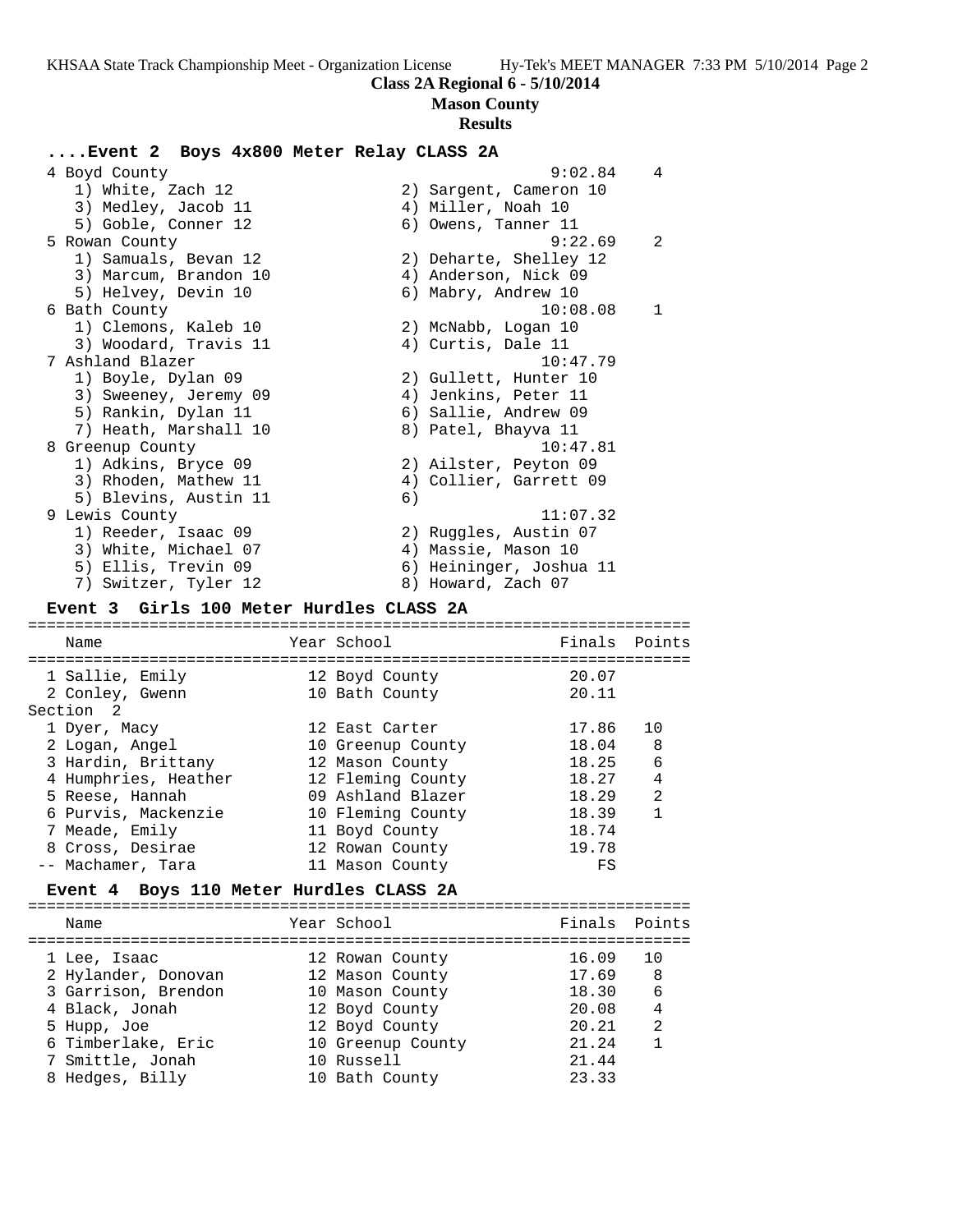# **Class 2A Regional 6 - 5/10/2014**

**Mason County**

# **Results**

**Event 5 Girls 100 Meter Dash CLASS 2A**

| Name                                 | Year School        | Finals | Points         |
|--------------------------------------|--------------------|--------|----------------|
| 1 Workman, Mollie                    | 11 Lawrence County | 13.88  |                |
| 2 Menifee, Ryan                      | 08 Rowan County    | 14.28  |                |
| 3 Dunaway, Carly                     | 07 Fleming County  | 14.46  |                |
| 4 Meade, Erin                        | 09 Boyd County     | 14.56  |                |
| 5 Quillen, Ashton                    | 11 Greenup County  | 14.81  |                |
| 6 Crouch, Morgan                     | 12 Bath County     | 14.83  |                |
| 7 Ruggles, Alicia                    | 11 Lewis County    | 14.90  |                |
| 8 Wilburn, Kate                      | 10 Russell         | 15.14  |                |
| 9 Alley, Pigmon                      | 11 Lawrence County | 15.75  |                |
| Section 3                            |                    |        |                |
| 1 Robinson, Kaylee                   | 10 Ashland Blazer  | 13.56  | 10             |
| 2 Everman, Taylor                    | 12 Bath County     | 13.59  | 8              |
| 3 Barber, Rachel                     | 09 Ashland Blazer  | 13.73  | 6              |
| 4 Jones, Samantha                    | 11 Mason County    | 13.76  | 4              |
| 5 Sargent, Morgan                    | 10 Mason County    | 13.80  | $\overline{a}$ |
| 6 Jarrell, Brittany                  | 12 Boyd County     | 13.87  | $\mathbf{1}$   |
| 7 Montgomery, Melanie                | 09 Fleming County  | 13.99  |                |
| 8 Patrick, Samantha                  | 08 Rowan County    | 14.09  |                |
| 9 Hales, Brittany                    | 12 Greenup County  | 14.63  |                |
|                                      |                    |        |                |
| Event 6 Boys 100 Meter Dash CLASS 2A |                    |        |                |
| Name                                 | Year School        |        | Finals Points  |
|                                      |                    |        |                |
| Section 1                            |                    |        |                |
| 1 Thomas, Jesse                      | 11 Rowan County    | 13.56  |                |
| 2 Davis, Robert                      | 12 Russell         | 14.72  |                |
| -- Earlywine, Lucas                  | 08 Fleming County  | DQ     |                |
| Section <sub>2</sub>                 |                    |        |                |
| 1 Cole, Spencer                      | 10 Russell         | 12.31  |                |
| 2 Parker, Chase                      | 12 Lewis County    | 12.61  |                |
| 3 Roberts, Aaron                     | 09 Lawrence County | 12.62  |                |
| 4 Morrison, Logan                    | 11 East Carter     | 12.81  |                |
| 5 Frye-stone, Zane                   | 09 Lewis County    | 12.89  |                |
| 6 Hardyman, Caleb                    | 12 Fleming County  | 13.12  |                |
| 7 Brewer, Blayne                     | 10 Lawrence County | 13.16  |                |
| 8 Oldfield, Alden                    | 08 Bath County     | 13.48  |                |
| Section 3                            |                    |        |                |
| 1 Baker, Quinton                     | 10 Ashland Blazer  | 11.15  | 10             |
| 2 Long, Jake                         | 10 Ashland Blazer  | 11.29  | 8              |
| 3 Tompkins, Jacob                    | 12 Mason County    | 11.43  | 6              |
| 4 Barker, Sam                        | 10 Bath County     | 11.58  | 4              |
| 5 Wright, Jake                       | 09 Greenup County  | 11.87  | $\overline{a}$ |
| 6 Tackett, Cody                      | 12 Boyd County     | 11.88  | $\mathbf{1}$   |
| 7 Jones, Jaylin                      | 12 Mason County    | 11.89  |                |
| 8 Anderson, Bobby                    | 10 Boyd County     | 11.92  |                |
| 9 Pizimer, Trever                    | 11 Rowan County    | 12.01  |                |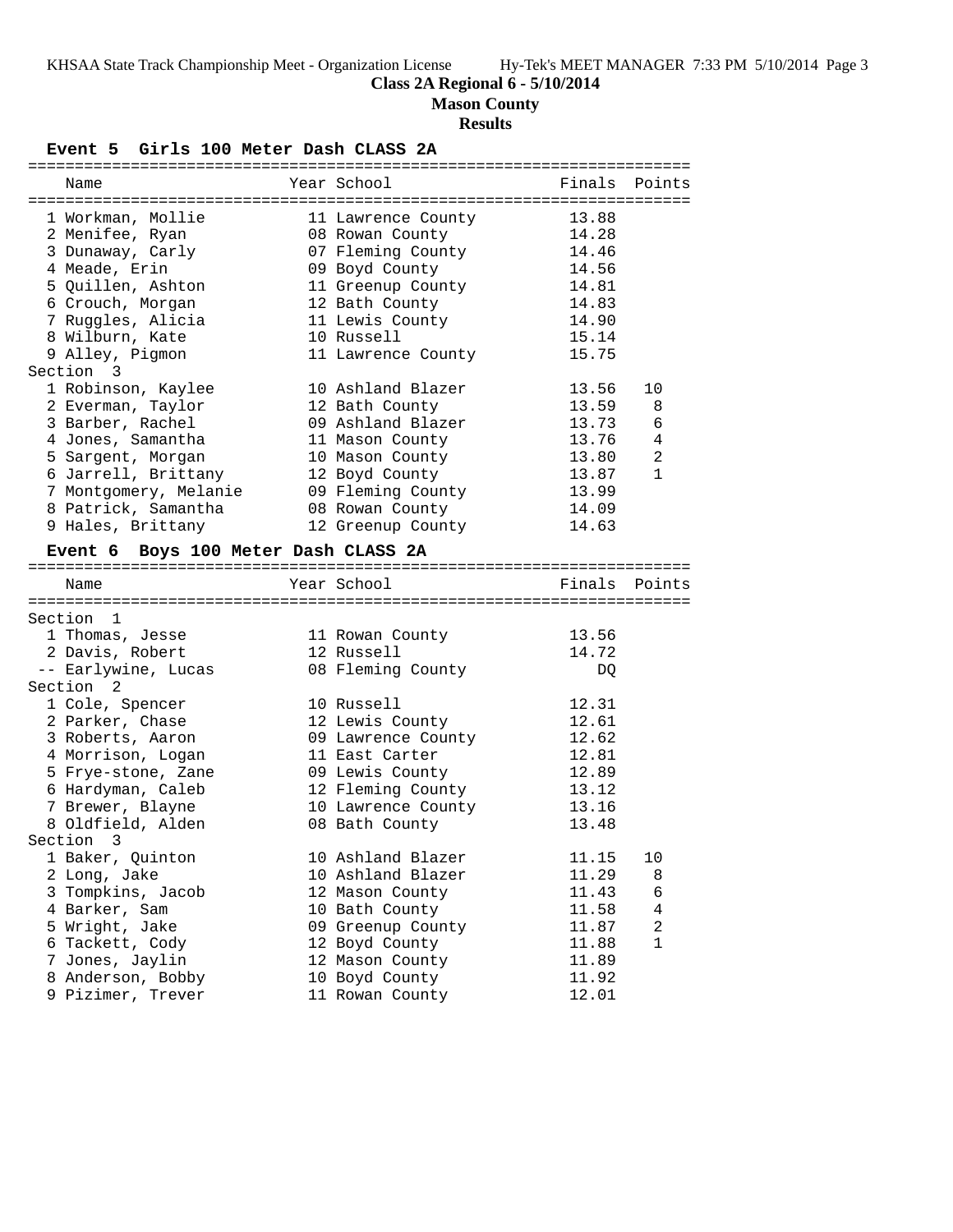#### **Class 2A Regional 6 - 5/10/2014**

**Mason County**

#### **Results**

#### **Event 7 Girls 4x200 Meter Relay CLASS 2A**

======================================================================= School Finals Points ======================================================================= Section 1<br>1 Lewis County 1 Lewis County 2:07.76 1) Barton, Hannah 11  $\qquad \qquad$  2) Riker, Tawni 11 3) Tully, Tierra 07 (4) Wolfe, Chelsea 10 5) Buckner, Montana 08 6) Ruggles, Alicia 11 7) Downey, Kaitlyn 08 8) Plank, Elizabeth 07 2 East Carter 2:12.27 1) Bender, Kaitlynn 08 2) LeGrand, Skyler 10 3) Diamond, Sarah-jo 11 (4) Damron, Addey 10 5) Isaacs, Josette 09 (6) Kiser, Brianna 12 7) Parsons, Ashley 08  $\hskip 1.5cm 8)$  Suttles, Megan 11 Section 2 1 Mason County 1:54.83 10 1) Sargent, Morgan 10 2) Wood, Rebecca 10 3) Jones, Samantha 11 (4) Redmond, Sara 11 5) Bierley, Alivia 12 6) Scilley, Marissa 08 7) Frodge, Jordan 09 8) Woods, Cara 11 2 Ashland Blazer 1:54.92 8 1) Barber, Rachel 09 2) Sewell, Rudy 10 3) Thornburg, Alaina 09 4) Robinson, Kaylee 10 5) Carter, Zhonna 09 6) Reese, Hannah 09 7) Thornburg, Mary Alice 07 8) Triplett, Jessica 11 3 Greenup County 1:57.16 6 1) Carver, Kayleigh 09 2) Hales, Brittany 12 3) Kibbey, Sarah 12 (4) Logan, Angel 10 5) Stephenson, Nicole 09 6) Quillen, Ashton 11 4 Boyd County 1:58.60 4 1) Wall, Maggie 09 2) Grubb, Emily 09 3) Patton, Heather 09 (4) Smith, Ali 09 5) Meade, Emily 11 6) Meade, Erin 09 5 Fleming County 1:58.74 2 1) Dunaway, Carly 07 2) Montgomery, Melanie 09 3) Humphries, Heather 12 4) Jackson, Alondra 08 5) Fearin, Abby 10 6) Purvis, Mackenzie 10 6 Rowan County 1:59.97 1 1) Patrick, Samantha 08 2) Smith, Savanna 10 3) Steele, Erica 12 (a) 4) Menifee, Ryan 08 5) Dillion, Courtney 12 6) Plank, Nicole 10 7) Ibekwe, Rosemary 11 and 8) Long, Cj 09 7 Bath County 2:03.64 1) Corum, Michael 09 2) Conley, Gwenn 10 3) Crouch, Morgan 12 4) Everman, Taylor 12 5) Collins, Liz 10 (6) 8 Russell 2:08.37 1) Rogers, Miranda 11 and 2) Wilburn, Kate 10 3) McKenzie, Ambrosia 12 4) Patton, Angela 11 5) Paugh, Breana 09 6) Andre, Kaylie 09 7) Brooks, Dasia 09 8)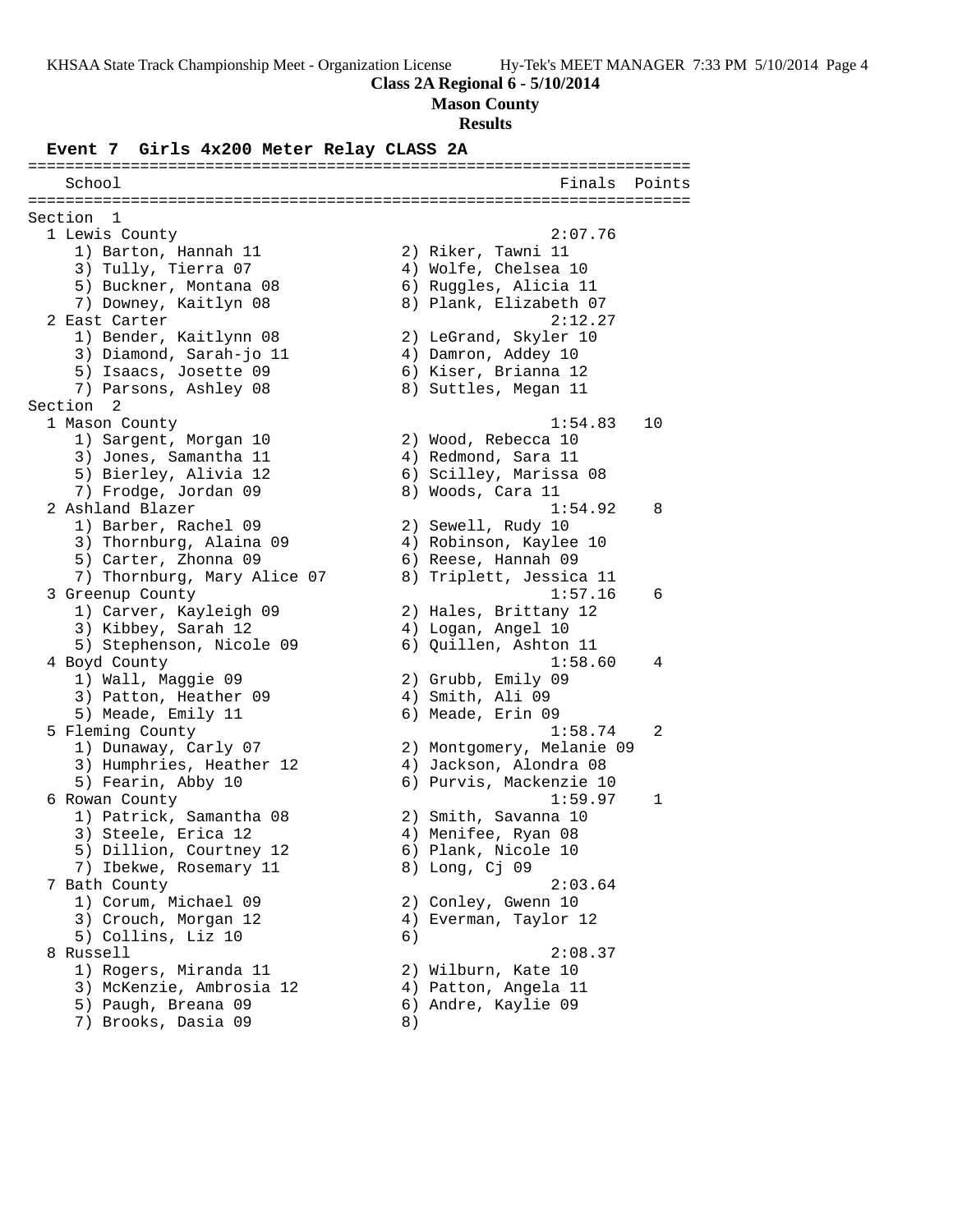# **Class 2A Regional 6 - 5/10/2014**

# **Mason County**

# **Results**

**Event 8 Boys 4x200 Meter Relay CLASS 2A**

| School                                        |    | Finals                                   | Points |
|-----------------------------------------------|----|------------------------------------------|--------|
|                                               |    |                                          |        |
| Section<br>- 1                                |    |                                          |        |
| 1 Bath County                                 |    | 1:42.15                                  | 2      |
| 1) Clemons, Kaleb 10                          |    | 2) Barker, Sam 10                        |        |
| 3) Messer, Caden 10                           |    | 4) Bartley, Elon 10                      |        |
| 5) Ball, Marvin 08                            |    | 6) Crouch, Hunter 09                     |        |
| 7) Hodge, Breion 12                           |    | 8) Oldfield, Alden 08                    |        |
| 2 Greenup County                              |    | 1:46.78                                  |        |
| 1) Kelley, Tyrus 09<br>3) Timberlake, Eric 10 |    | 2) Wright, Jake 09<br>4) Wells, Rusty 11 |        |
| 5) Skaggs, Eli 10                             | 6) |                                          |        |
| Section <sub>2</sub>                          |    |                                          |        |
| 1 Mason County                                |    | 1:34.29                                  | 10     |
| 1) Johnson, Shawn 12                          |    | 2) Jones, Jaylin 12                      |        |
| 3) Hill, Jericho 11                           |    | 4) Kouns, Andrew 09                      |        |
| 5) Fearis, Carson 12                          |    | 6) Garrison, Brendon 10                  |        |
| 7) Hylander, Donovan 12                       |    | 8) Tompkins, Jacob 12                    |        |
| 2 Lewis County                                |    | 1:36.52                                  | 8      |
| 1) Barton, Tanner 12                          |    | 2) Bevins, Blake 10                      |        |
| 3) Parker, Chase 12                           |    | 4) Frye-stone, Zane 09                   |        |
| 5) Mcquithy, Cody 12                          |    | 6) Ellis, Trevin 09                      |        |
| 7) Reeder, Isaac 09                           |    | 8) Switzer, Tyler 12                     |        |
| 3 Fleming County                              |    | 1:36.56                                  | 6      |
| 1) Burnett, Maverick 11                       |    | 2) Pollitt, Jordan 11                    |        |
| 3) Duncan, Ethan 11                           |    | 4) Williams, Wilder 11                   |        |
| 5) Hitch, Jacob 09                            |    | 6) Mcadams, Savon 11                     |        |
| 7) Cho, Henry 11                              |    | 8) Hardyman, Caleb 12                    |        |
| 4 Boyd County                                 |    | 1:39.43                                  | 4      |
| 1) Boggs, Devin 12                            |    | 2) Bryant, Jacob 11                      |        |
| 3) Meade, Clayton 12                          |    | 4) Blevins, Tyler 11                     |        |
| 5) Jarrell, Remington 12                      |    | 6) Robinson, Reese 08                    |        |
| 7) Anderson, Bobby 10                         | 8) |                                          |        |
| 5 East Carter                                 |    | 1:43.17                                  | 1      |
| 1) Holbrook, Mackenzie 12                     |    | 2) Damron, Donald 11                     |        |
| 3) Green, Elijiah 12                          |    | 4) Morrison, Logan 11                    |        |
| 5) Burchett, Kerrick 12                       |    | 6) Hall, Tristen 11                      |        |
| 7) Napier, Ben 12                             |    | 8) Shepherd, Landon 10                   |        |
| -- Rowan County                               |    | DQ                                       | zone 3 |
| 1) Mays, Alex 10                              |    | 2) Thomas, Jesse 11                      |        |
| 3) Erni, John 12                              |    | 4) Pizimer, Trever 11                    |        |
| 5) Skinner, Luke 10                           |    | 6) Clark, Brandon 11                     |        |
| 7) Graham, Justin 11                          |    | 8) Stone, Laney 12                       |        |
| -- Russell                                    |    | DQ                                       | zone 2 |
| 1) Davis, Robert 12                           |    | 2) Cole, Spencer 10                      |        |
| 3) Martin, Caleb 12                           |    | 4) Miller, Kurtis 10                     |        |
| 5) Campbell, Joseph 12                        |    | 6) Madden, Anthony 11                    |        |
| 7) Cooper, Chris 11                           |    | 8) Davis, Jacob 09                       |        |
| -- Ashland Blazer                             |    | DQ                                       | zone 4 |
| 1) Mcgranahan, Miles 12                       |    | 2) Collins, Reece 10                     |        |
| 3) Fannin, Connor 10                          |    | 4) Taylor, Jalon 09                      |        |
| 5) Long, Jake 10                              |    | 6) Baker, Quinton 10                     |        |
| 7) Sallie, Andrew 09                          |    | 8) Kiser, Adam 11                        |        |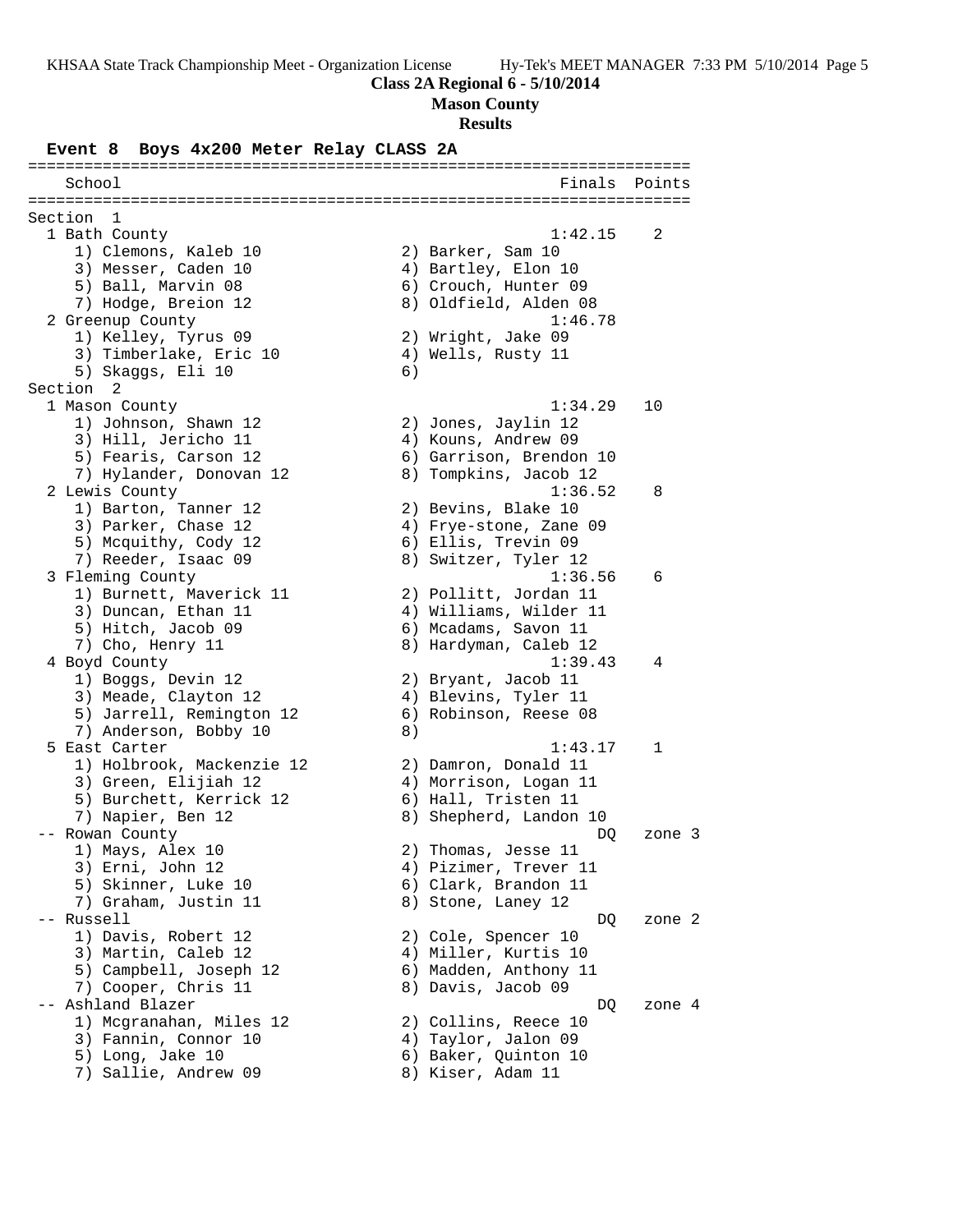# **Class 2A Regional 6 - 5/10/2014**

**Mason County**

## **Results**

**Event 9 Girls 1600 Meter Run CLASS 2A**

| Name                                              |  | Year School               | Finals Points |                |  |  |  |
|---------------------------------------------------|--|---------------------------|---------------|----------------|--|--|--|
| ---------------------------                       |  | ====================      |               |                |  |  |  |
| Section <sub>1</sub>                              |  |                           |               |                |  |  |  |
| 1 Coldiron, Kara                                  |  | 11 Russell                | 5:43.07       | 10             |  |  |  |
| 2 Leet, Olivia                                    |  | 09 Fleming County         | 5:48.55       | 8              |  |  |  |
| 3 Steele, Darian                                  |  | 11 Boyd County            | 5:57.40       | 6              |  |  |  |
| 4 Thornburg, Mary Alice 07 Ashland Blazer 6:02.99 |  |                           |               | $\overline{4}$ |  |  |  |
| 5 Perkins, Julie                                  |  | 10 Fleming County 6:04.94 |               | 2              |  |  |  |
| 6 Cyrus, Kelsey                                   |  | 08 Rowan County           | 6:08.66       | $\mathbf{1}$   |  |  |  |
| 7 Dawson, Abigail                                 |  | 07 Mason County           | 6:11.78       |                |  |  |  |
|                                                   |  |                           | 6:22.12       |                |  |  |  |
| 9 Miller, Saralyn                                 |  | 12 Boyd County            | 6:22.50       |                |  |  |  |
| 10 Cantrell, Peyton                               |  | 09 Russell                | 6:33.55       |                |  |  |  |
| 11 Dyer, Madison                                  |  | 10 East Carter            | 6:39.89       |                |  |  |  |
| 12 Isaacs, Josette                                |  | 09 East Carter            | 6:52.17       |                |  |  |  |
| 13 Bussell, Hannah                                |  | 09 Bath County            | 6:56.32       |                |  |  |  |
| 14 May, Heather                                   |  | 09 Greenup County         | 6:57.51       |                |  |  |  |
| 15 Sinift, Sharlyn                                |  | 08 Greenup County 6:59.09 |               |                |  |  |  |
| 16 Riddle, Kristin                                |  | 08 Bath County            | 7:07.65       |                |  |  |  |
| 17 Barton, Abbey                                  |  | 08 Lewis County 7:11.01   |               |                |  |  |  |
| 18 Furnish, Christin                              |  | 09 Rowan County           | 7:16.88       |                |  |  |  |
|                                                   |  |                           |               |                |  |  |  |

## **Event 10 Boys 1600 Meter Run CLASS 2A**

| Name                  | Year School in the School and the School and School | Finals Points |                |
|-----------------------|-----------------------------------------------------|---------------|----------------|
| 1 Robinson, Nick      | ===========<br>12 Mason County                      | 4:37.32       | 10             |
| 2 Deharte, Shelley    | 12 Rowan County                                     | 4:37.84       | - 8            |
| 3 Samuals, Bevan      | 12 Rowan County 4:56.32                             |               | 6              |
| 4 Andre, Tyler        | 10 Russell 5:00.60                                  |               | $\overline{4}$ |
| 5 Miller, Elijah      | 07 Boyd County                                      | 5:02.88       | 2              |
| 6 Curtis, Dale        | 11 Bath County                                      | 5:04.68       | $\mathbf{1}$   |
| 7 Gullett, Hunter     | 10 Ashland Blazer                                   | 5:07.17       |                |
| 8 Goble, Conner       | 12 Boyd County                                      | 5:08.91       |                |
| 9 Yates, Rob          | 09 East Carter                                      | 5:17.69       |                |
| 10 Heyerly, Jacob     | 12 Russell                                          | 5:18.17       |                |
| 11 Bailey, Shannon    | 09 East Carter                                      | 5:21.20       |                |
| 12 Boyle, Dylan       | 09 Ashland Blazer                                   | 5:24.44       |                |
| 13 Reeder, Winston    | 11 Fleming County 5:29.20                           |               |                |
| 14 Blevins, Austin    | 11 Greenup County 5:30.81                           |               |                |
| 15 McNabb, Logan      | 5:33.84<br>10 Bath County                           |               |                |
| 16 Waqner, Loqan      | 11 Fleming County 5:35.69                           |               |                |
| 17 Stone, Aaron       | 12 Lewis County                                     | 5:58.55       |                |
| 18 O'Connor, Nicholas | 08 Greenup County 6:28.92                           |               |                |

# **Event 11 Girls 4x100 Meter Relay CLASS 2A**

| School                  | Finals Points         |
|-------------------------|-----------------------|
| 1 East Carter           | 1:03.89               |
| 1) LeGrand, Skyler 10   | 2) Baldwin, Hannah 12 |
| 3) Diamond, Sarah-jo 11 | 4) Damron, Addey 10   |
| 5) Bays, Shaeleigh 08   | 6) Cales, Alona 08    |
| 7) Kiser, Brianna 12    | 8) Suttles, Megan 11  |
| 2 Lewis County          | 1:05.78               |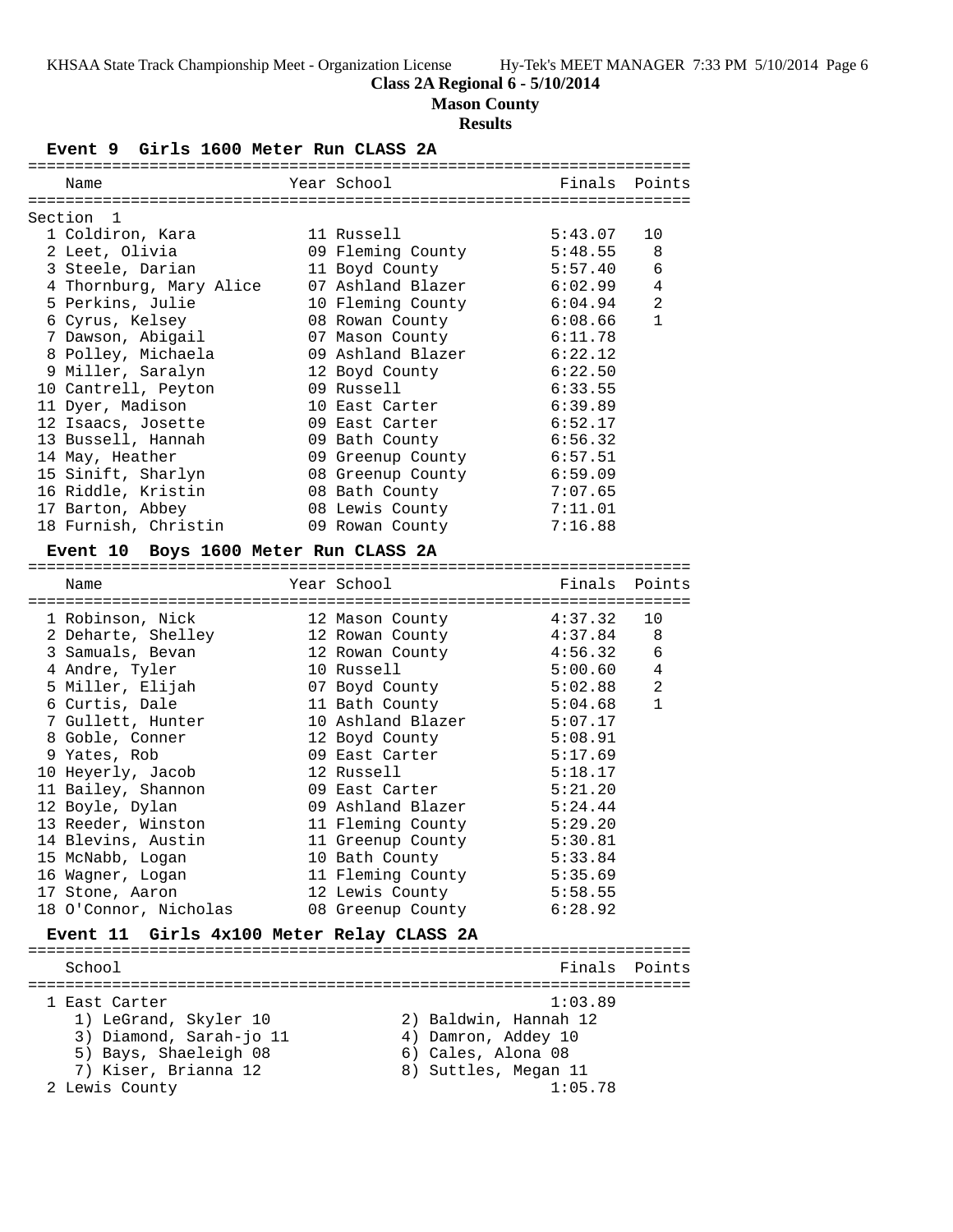**Mason County**

#### **Results**

## **....Event 11 Girls 4x100 Meter Relay CLASS 2A** 1) Pugh, Erin 11 2) Ruggles, Alicia 11 3) Wolfe, Chelsea 10 (4) Jones, Heaven 11 5) Barton, Hannah 11  $\qquad \qquad$  6) Riker, Tawni 11 7) Buckner, Montana 08 8) Downey, Kaitlyn 08 Section 2 1 Mason County 54.24 10 1) Bierley, Alivia 12 2) Sargent, Morgan 10 3) Hardin, Brittany 12 (4) Wood, Rebecca 10 5) Redmond, Sara 11 (6) frodge, Jordan 09 7) Scilley, Marissa 08 8) Jones, Samantha 11 2 Greenup County 54.83 8 1) Carver, Kayleigh 09 2) Hales, Brittany 12 3) Kibbey, Sarah 12  $\hskip1cm$  4) Logan, Angel 10 5) Quillen, Ashton 11 6) 3 Ashland Blazer 55.08 6 1) Barber, Rachel 09 2) Thornburg, Alaina 09 3) Robinson, Kaylee 10 4) Sewell, Rudy 10 5) Reese, Hannah 09 6) Triplett, Jessica 11 7) Carter, Zhonna 09 8) Thornburg, Mary Alice 07 4 Boyd County 56.71 4 1) Wall, Maggie 09 2) Grubb, Emily 09 3) Patton, Heather 09 (4) Meade, Erin 09 5) Meade, Emily 11 6) Smith, Ali 09 7) Stanley, Charina 11 (8) 5 Fleming County 57.57 2 1) Dunaway, Carly 07 2) Montgomery, Melanie 09 3) Humphries, Heather 12 4) Jackson, Alondra 08 5) Fearin, Abby 10 6) Purvis, Mackenzie 10 6 Bath County 58.26 1 1) Everman, Taylor 12 2) Corum, Michael 09 3) Conley, Gwenn 10  $\hskip1cm \hskip1cm 4$ ) Crouch, Morgan 12 5) Roe, Bobbie 11 6) Hartley, Allison 09 7 Russell 59.46 1) McKenzie, Ambrosia 12 2) Patton, Angela 11 3) Wilburn, Kate 10 (4) Hain, Jenine 12 5) Andre, Kaylie 09 6) Barfield, Anna 09 7) Sloan, Jennifer 12 8) Brooks, Dasia 09 -- Rowan County DQ throwing baton & zon 1) Ibekwe, Rosemary 11 2) Menifee, Ryan 08 3) Steele, Erica 12 4) Patrick, Samantha 08 5) Minor, Montanna 10 6) Thomas, Brooke 10 7) Cross, Desirae 12 (8) **Event 12 Boys 4x100 Meter Relay CLASS 2A** ======================================================================= School **Finals Points** ======================================================================= Section 1 1 Bath County 51.52 1) Messer, Caden 10 2) Hodge, Breion 12 3) Bartley, Elon 10 (4) Barker, Sam 10 5) Clemons, Kaleb 10 (6) Ball, Marvin 08 7) Oldfield, Alden 08 8) Section 2 1 Ashland Blazer 45.31 10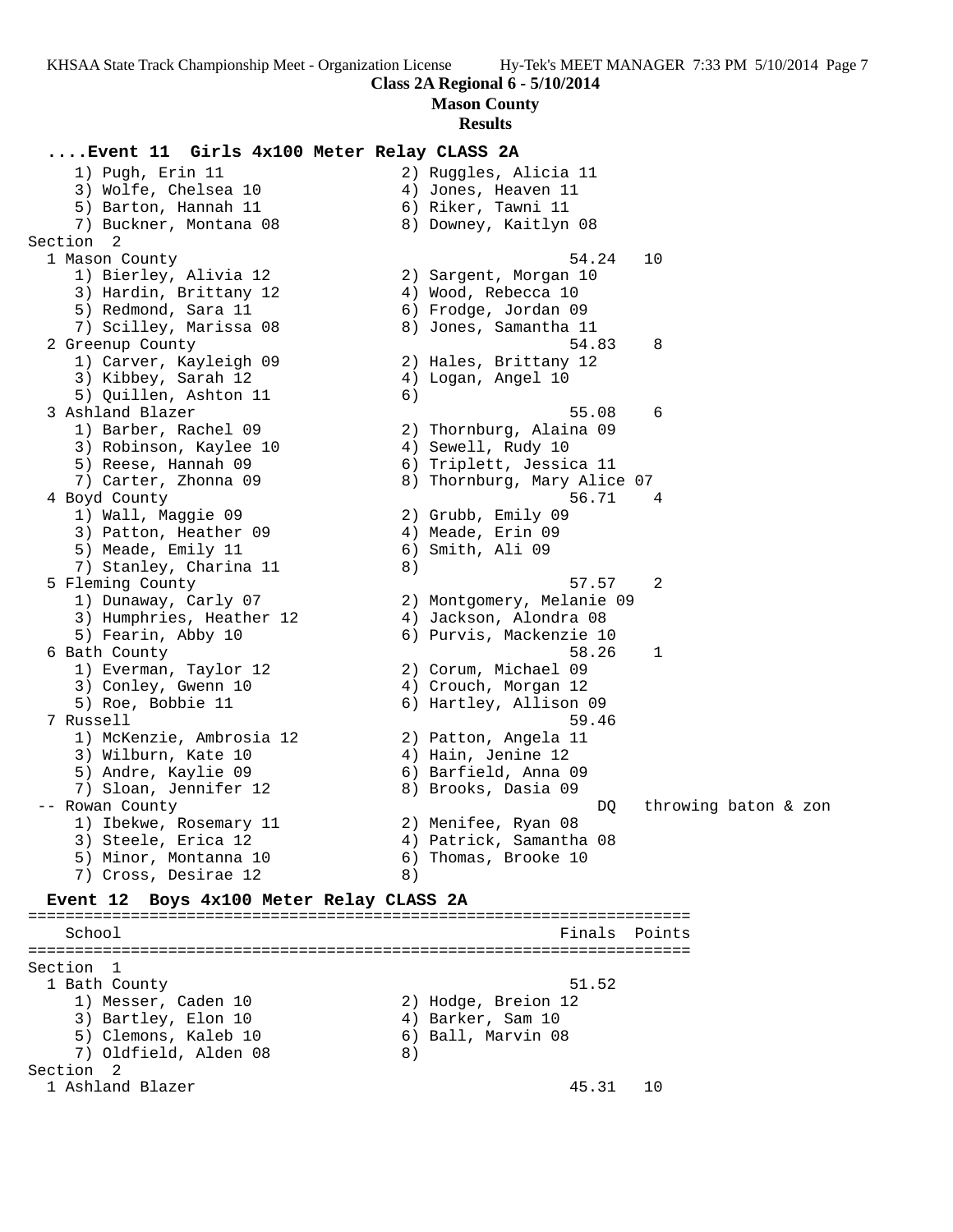**Mason County**

#### **Results**

## **....Event 12 Boys 4x100 Meter Relay CLASS 2A**

1) Baker, Quinton 10 2) Long, Jake 10 3) Fannin, Connor 10 4) Mcgranahan, Miles 12 5) Collins, Reece 10 (6) Kiser, Adam 11 7) Sallie, Andrew 09 8) Taylor, Jalon 09 2 Rowan County 45.49 8 1) Lee, Isaac 12 2) Stone, Laney 12 3) Graham, Justin 11 4) Pizimer, Trever 11 5) Erni, John 12 (6) Clark, Brandon 11 7) Thomas, Jesse 11 8) Skinner, Luke 10 3 Boyd County 46.16 6 1) Meade, Clayton 12 2) Blevins, Tyler 11 3) Anderson, Bobby 10 (4) Tackett, Cody 12 5) Black, Jonah 12 (6) Boggs, Devin 12 7) Robinson, Reese 08 8) 4 Mason County 46.20 4 1) Jones, Jaylin 12 2) Kouns, Andrew 09 3) Hill, Jericho 11 4) Morgan, Jesse 11 5) Chambers, Isiah 09 6) Fearis, Carson 12 7) Johnson, Shawn 12 8) Tompkins, Jacob 12 5 Fleming County 47.04 2 1) Burnett, Maverick 11 2) Duncan, Ethan 11 3) Hardyman, Caleb 12 4) Williams, Wilder 11 5) Mcadams, Savon 11 6) Pollitt, Jordan 11 7) Hitch, Jacob 09 8) Cho, Henry 11 6 Greenup County 49.37 1 1) Kelley, Tyrus 09 2) Wright, Jake 09 3) Timberlake, Eric 10 (4) Wells, Rusty 11 5) Skaggs, Eli 10 (6) 7 Russell 50.42 1) Davis, Robert 12 2) Cole, Spencer 10 3) Martin, Caleb 12 (4) Miller, Kurtis 10 5) Campbell, Joseph 12 (6) Cooper, Chris 11 7) Davis, Jacob 09 8) Mokas, Kaleb 09

#### **Event 13 Girls 400 Meter Dash CLASS 2A**

| Name                                | Year School        | Finals  | Points         |
|-------------------------------------|--------------------|---------|----------------|
|                                     |                    |         |                |
| Section<br>$\overline{\phantom{0}}$ |                    |         |                |
| 1 Jarrell, Brittany                 | 12 Boyd County     | 1:02.67 | 10             |
| 2 Rogers, Miranda                   | 11 Russell         | 1:19.81 |                |
| 3 Hickerson, Trisha                 | 10 Bath County     | 1:25.17 |                |
| Section <sub>2</sub>                |                    |         |                |
| 1 Ibekwe, Rosemary                  | 11 Rowan County    | 1:12.52 |                |
| 2 Tully, Tierra                     | 07 Lewis County    | 1:14.76 |                |
| 3 Kiser, Brianna                    | 12 East Carter     | 1:15.78 |                |
| 4 Riker, Tawni                      | 11 Lewis County    | 1:16.43 |                |
| 5 Taylor, Shelby                    | 09 Lawrence County | 1:18.88 |                |
| 6 Anderson, Kristin                 | 07 Bath County     | 1:23.43 |                |
| Section 3                           |                    |         |                |
| 1 Woods, Cara                       | 11 Mason County    | 1:06.06 | 8              |
| 2 Kordish, Maegan                   | 09 Fleming County  | 1:06.77 | 6              |
| 3 Jones, Samantha                   | 11 Mason County    | 1:06.94 | 4              |
| 4 Lytle, Martina                    | 11 Fleming County  | 1:07.01 | $\mathfrak{D}$ |
| 5 Dickerson, Sierra                 | 12 Boyd County     | 1:08.96 |                |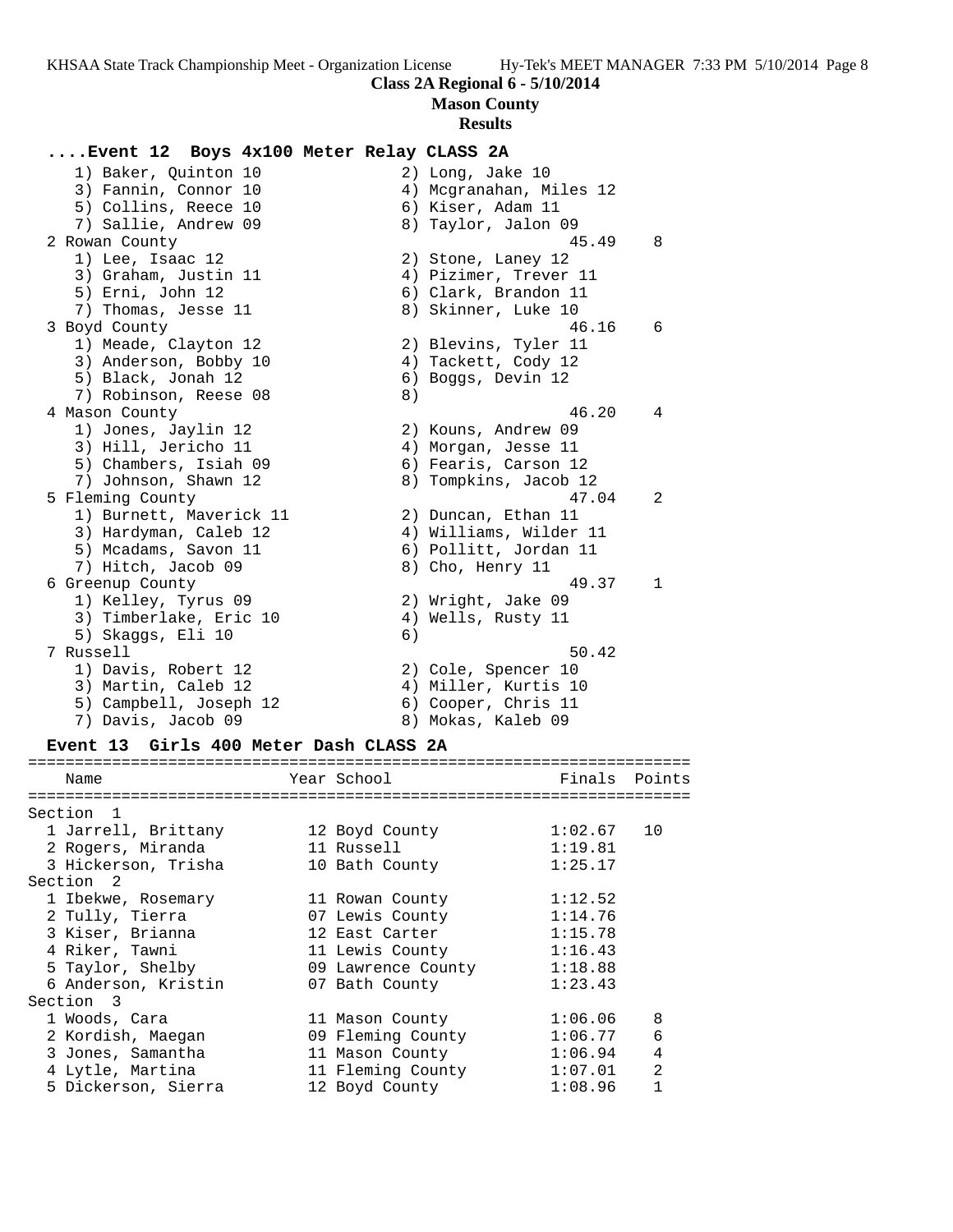**Class 2A Regional 6 - 5/10/2014**

**Mason County**

# **Results**

| Event 13 Girls 400 Meter Dash CLASS 2A     |                                    |                |              |
|--------------------------------------------|------------------------------------|----------------|--------------|
| 6 Lewis, Kaylee                            | 09 East Carter                     | 1:09.25        |              |
| 7 Plank, Nicole                            | 10 Rowan County                    | 1:12.44        |              |
| 8 Dupuy, Ashton                            | 09 Greenup County                  | 1:18.11        |              |
| Event 14 Boys 400 Meter Dash CLASS 2A      |                                    |                |              |
| Name                                       | Year School                        | Finals Points  |              |
|                                            |                                    |                |              |
| Section 2                                  |                                    |                |              |
| 1 Taylor, Jalon                            | 09 Ashland Blazer                  | 59.65          |              |
| 2 Marcum, Brandon                          | 10 Rowan County                    | 1:01.14        |              |
| 3 Hitch, Jacob                             | 09 Fleming County                  | 1:01.28        |              |
| 4 Wolfe, Andrew                            | 10 Russell                         | 1:02.93        |              |
| 5 Roberts, Aaron                           | 09 Lawrence County                 | 1:07.75        |              |
| 6 Collier, Garrett                         | 09 Greenup County                  | 1:09.35        |              |
| Section 3<br>1 Barton, Tanner              |                                    | 50.49          | 10           |
| 2 Johnson, Shawn                           | 12 Lewis County<br>12 Mason County | 50.69          | 8            |
| 3 Tompkins, Jacob                          | 12 Mason County                    | 51.35          | 6            |
| 4 Medley, Jacob                            | 11 Boyd County                     | 54.84          | 4            |
| 5 Switzer, Tyler                           | 12 Lewis County                    | 55.31          | 2            |
| 6 Jarrell, Remington                       | 12 Boyd County                     | 57.47          | $\mathbf{1}$ |
| 7 Ailster, Peyton                          | 09 Greenup County                  | 59.93          |              |
| 8 Mabry, Andrew                            | 10 Rowan County                    | 1:01.17        |              |
|                                            |                                    |                |              |
| Event 15 Girls 300 Meter Hurdles CLASS 2A  |                                    |                |              |
| Name                                       | Year School                        | Finals Points  |              |
|                                            |                                    |                |              |
| Section<br>$\mathbf{1}$                    |                                    |                |              |
| 1 Sallie, Emily                            | 12 Boyd County                     | 54.91<br>59.50 |              |
| 2 Hardin, Brittany<br>Section <sub>2</sub> | 12 Mason County                    |                |              |
| 1 Dyer, Macy                               | 12 East Carter                     | 51.07          | 10           |
| 2 Reese, Hannah                            | 09 Ashland Blazer                  | 51.33          | 8            |
| 3 Fearin, Abby                             | 10 Fleming County                  | 52.37          | 6            |
| 4 Logan, Angel                             | 10 Greenup County                  | 54.12          | 4            |
| 5 Meade, Emily                             | 11 Boyd County                     | 54.61          | 2            |
| 6 Purvis, Mackenzie                        | 10 Fleming County                  | 54.78          | $\mathbf{1}$ |
| 7 Barton, Hannah                           | 11 Lewis County                    | 54.99          |              |
| 8 Machamer, Tara                           | 11 Mason County                    | 56.85          |              |
| Event 16 Boys 300 Meter Hurdles CLASS 2A   |                                    |                |              |
|                                            |                                    |                |              |
| Name                                       | Year School                        | Finals Points  |              |
|                                            |                                    |                |              |
| Section 1                                  |                                    |                |              |
| 1 Timberlake, Eric                         | 10 Greenup County                  | 50.89<br>51.13 |              |
| 2 Griffith, Grayson<br>3 Clemons, Kaleb    | 12 Boyd County                     | 53.90          |              |
| 4 Hedges, Billy                            | 10 Bath County<br>10 Bath County   | 57.37          |              |
| Section <sub>2</sub>                       |                                    |                |              |
| 1 Lee, Isaac                               | 12 Rowan County                    | 39.61          | 10           |
| 2 Sexton, Dustin                           | 12 East Carter                     | 42.30          | 8            |
| 3 Erni, John                               | 12 Rowan County                    | 43.29          | 6            |
|                                            |                                    |                |              |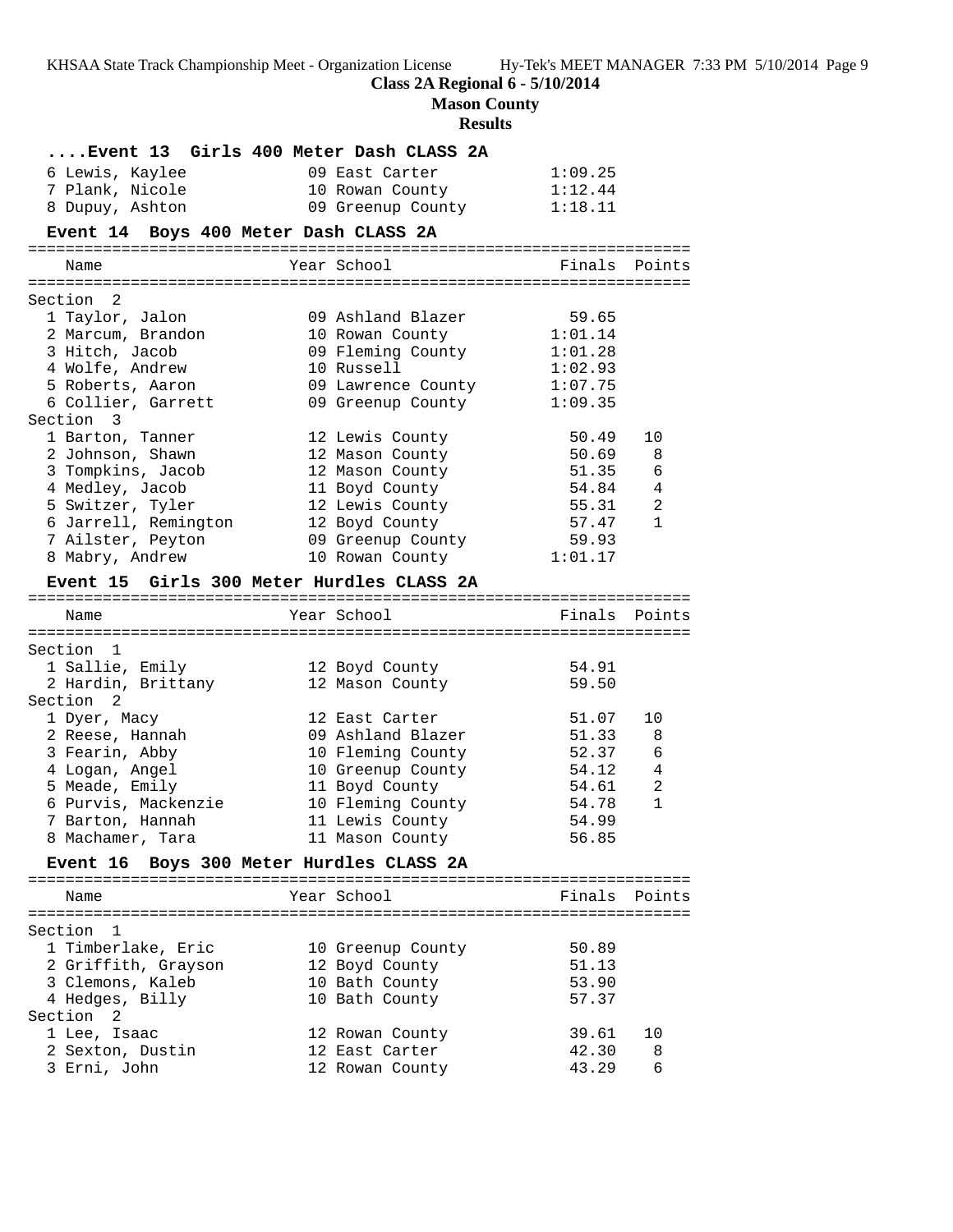**Class 2A Regional 6 - 5/10/2014**

**Mason County**

# **Results**

| Event 16 Boys 300 Meter Hurdles CLASS 2A<br>4 Garrison, Brendon<br>5 Hylander, Donovan<br>6 Green, Elijiah<br>7 Smittle, Jonah<br>8 Hupp, Joe<br>Event 17 Girls 800 Meter Run CLASS 2A                                                                                                                                                                                                                                               | 10 Mason County<br>12 Mason County<br>12 East Carter<br>10 Russell<br>12 Boyd County                                                                                                                                                                                                                                              | 44.50<br>45.20<br>45.95<br>50.08<br>51.35                                                                                                                                               | 4<br>$\overline{2}$<br>$\mathbf{1}$                               |
|--------------------------------------------------------------------------------------------------------------------------------------------------------------------------------------------------------------------------------------------------------------------------------------------------------------------------------------------------------------------------------------------------------------------------------------|-----------------------------------------------------------------------------------------------------------------------------------------------------------------------------------------------------------------------------------------------------------------------------------------------------------------------------------|-----------------------------------------------------------------------------------------------------------------------------------------------------------------------------------------|-------------------------------------------------------------------|
| Name                                                                                                                                                                                                                                                                                                                                                                                                                                 | Year School                                                                                                                                                                                                                                                                                                                       | Finals                                                                                                                                                                                  | Points                                                            |
| Section<br>1<br>1 Gibson, Courtney<br>2 Jackson, Hannah<br>3 Thompson, Cydney<br>4 Kordish, Maegan<br>5 Workman, Mollie<br>6 Thornburg, Mary Alice<br>7 Pfeffer, Katie<br>8 Plank, Nicole<br>9 Abbott, Peyton<br>10 Anderson, Sierra<br>11 Triplett, Jessica<br>12 Smith, Max<br>13 Bussell, Hannah<br>14 Stephenson, Nicole<br>15 Hain, Jenine<br>16 Plank, Elizabeth<br>17 Downey, Kaitlyn<br>Event 18 Boys 800 Meter Run CLASS 2A | 10 Boyd County<br>10 Mason County<br>11 Boyd County<br>09 Fleming County<br>11 Lawrence County<br>07 Ashland Blazer<br>11 Fleming County<br>10 Rowan County<br>11 Russell<br>11 Mason County<br>11 Ashland Blazer<br>09 Greenup County<br>09 Bath County<br>09 Greenup County<br>12 Russell<br>07 Lewis County<br>08 Lewis County | 2:32.85<br>2:36.77<br>2:37.95<br>2:40.56<br>2:43.02<br>2:43.13<br>2:48.08<br>2:52.24<br>2:52.58<br>2:56.46<br>2:57.78<br>2:59.55<br>3:00.22<br>3:01.60<br>3:04.69<br>3:06.95<br>3:53.45 | 10<br>8<br>6<br>4<br>$\overline{2}$<br>$\mathbf{1}$               |
| Name                                                                                                                                                                                                                                                                                                                                                                                                                                 | Year School                                                                                                                                                                                                                                                                                                                       | Finals                                                                                                                                                                                  | Points                                                            |
| 1 Barton, Tanner<br>2 Napier, Ben<br>3 Robinson, Nick<br>4 White, Zach<br>5 Helvey, Devin<br>6 Robinson, Alex                                                                                                                                                                                                                                                                                                                        | 12 Lewis County<br>12 East Carter<br>12 Mason County<br>12 Boyd County<br>10 Rowan County<br>12 Mason County                                                                                                                                                                                                                      | 2:02.94<br>2:04.06<br>2:07.75<br>2:09.27<br>2:11.05<br>2:11.12                                                                                                                          | 10<br>8<br>$6\phantom{1}6$<br>$\overline{4}$<br>2<br>$\mathbf{1}$ |

| 7 MANTET ' DEII |                                                                                                                                                                                                                                                                                                                                                            | IZ BASL CAILEI | 2 . U T . U U                                                                                                                                                                                                                                                                                                                        |
|-----------------|------------------------------------------------------------------------------------------------------------------------------------------------------------------------------------------------------------------------------------------------------------------------------------------------------------------------------------------------------------|----------------|--------------------------------------------------------------------------------------------------------------------------------------------------------------------------------------------------------------------------------------------------------------------------------------------------------------------------------------|
|                 |                                                                                                                                                                                                                                                                                                                                                            |                | 2:07.75                                                                                                                                                                                                                                                                                                                              |
|                 |                                                                                                                                                                                                                                                                                                                                                            |                | 2:09.27                                                                                                                                                                                                                                                                                                                              |
|                 |                                                                                                                                                                                                                                                                                                                                                            |                | 2:11.05                                                                                                                                                                                                                                                                                                                              |
|                 |                                                                                                                                                                                                                                                                                                                                                            |                | 2:11.12                                                                                                                                                                                                                                                                                                                              |
|                 |                                                                                                                                                                                                                                                                                                                                                            |                | 2:13.97                                                                                                                                                                                                                                                                                                                              |
|                 |                                                                                                                                                                                                                                                                                                                                                            |                | 2:13.97                                                                                                                                                                                                                                                                                                                              |
|                 |                                                                                                                                                                                                                                                                                                                                                            |                | 2:18.68                                                                                                                                                                                                                                                                                                                              |
|                 |                                                                                                                                                                                                                                                                                                                                                            |                | 2:21.23                                                                                                                                                                                                                                                                                                                              |
|                 |                                                                                                                                                                                                                                                                                                                                                            |                | 2:22.57                                                                                                                                                                                                                                                                                                                              |
|                 |                                                                                                                                                                                                                                                                                                                                                            |                | 2:27.03                                                                                                                                                                                                                                                                                                                              |
|                 |                                                                                                                                                                                                                                                                                                                                                            |                | 2:30.98                                                                                                                                                                                                                                                                                                                              |
|                 |                                                                                                                                                                                                                                                                                                                                                            |                | 2:34.21                                                                                                                                                                                                                                                                                                                              |
|                 |                                                                                                                                                                                                                                                                                                                                                            |                | 2:35.98                                                                                                                                                                                                                                                                                                                              |
|                 |                                                                                                                                                                                                                                                                                                                                                            |                | 2:37.13                                                                                                                                                                                                                                                                                                                              |
|                 |                                                                                                                                                                                                                                                                                                                                                            |                | 2:39.32                                                                                                                                                                                                                                                                                                                              |
|                 |                                                                                                                                                                                                                                                                                                                                                            |                | 2:40.69                                                                                                                                                                                                                                                                                                                              |
|                 |                                                                                                                                                                                                                                                                                                                                                            |                | 2:48.37                                                                                                                                                                                                                                                                                                                              |
|                 | 3 Robinson, Nick<br>4 White, Zach<br>5 Helvey, Devin<br>6 Robinson, Alex<br>7 Samuals, Bevan<br>7 Heyerly, Jacob<br>9 Mcadams, Savon<br>10 Vallance, Jordan<br>11 Gullett, Hunter<br>12 Woodard, Travis<br>13 Sargent, Cameron<br>14 Reeder, Winston<br>15 Boyle, Dylan<br>16 Brewer, Blayne<br>17 Rhoden, Mathew<br>18 Adkins, Bryce<br>19 Roberts, Aaron |                | 12 Mason County<br>12 Boyd County<br>10 Rowan County<br>12 Mason County<br>12 Rowan County<br>12 Russell<br>11 Fleming County<br>11 Russell<br>10 Ashland Blazer<br>11 Bath County<br>10 Boyd County<br>11 Fleming County<br>09 Ashland Blazer<br>10 Lawrence County<br>11 Greenup County<br>09 Greenup County<br>09 Lawrence County |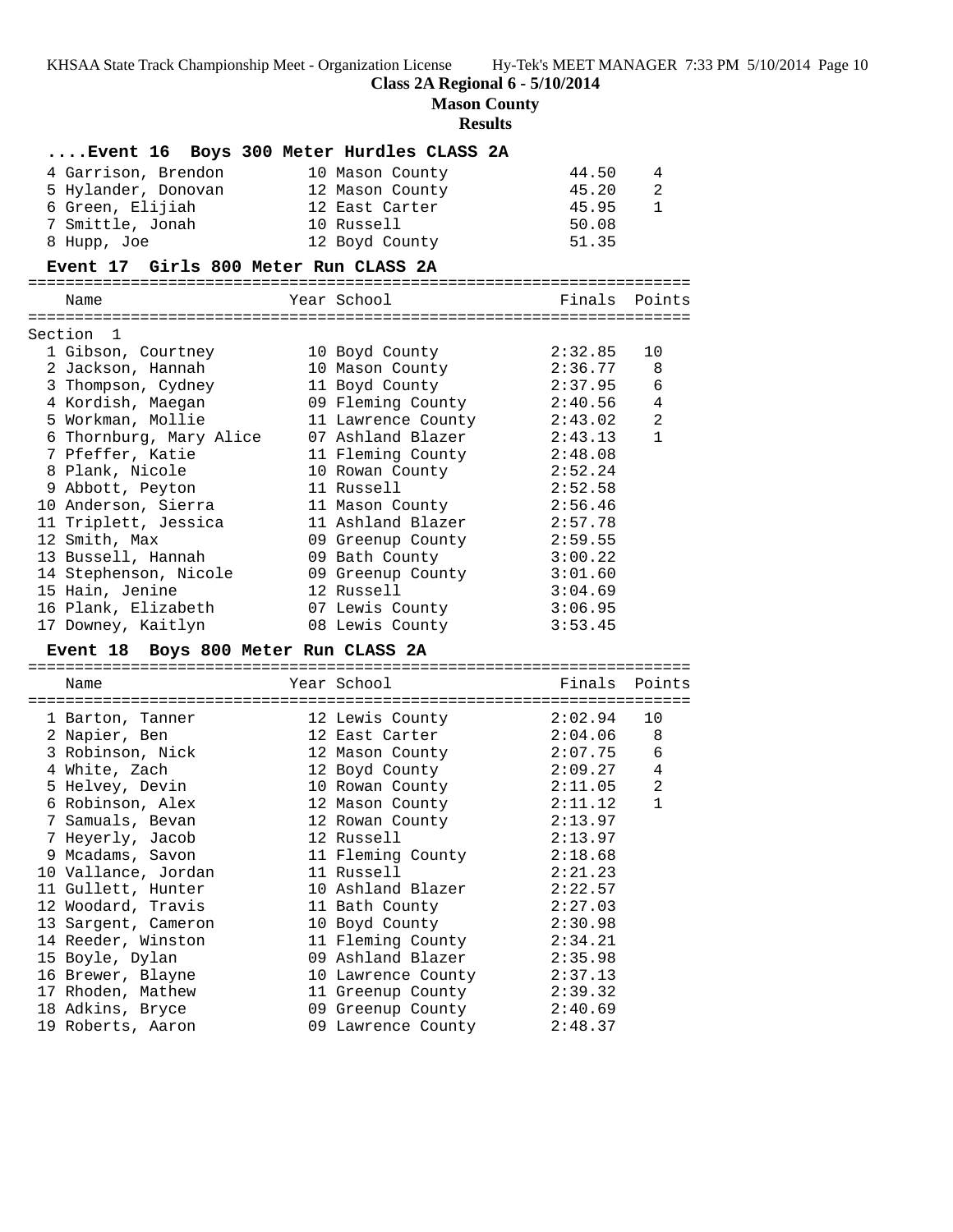# **Class 2A Regional 6 - 5/10/2014**

**Mason County**

# **Results**

**Event 19 Girls 200 Meter Dash CLASS 2A**

| Name                                   | Year School        | Finals   | Points       |
|----------------------------------------|--------------------|----------|--------------|
|                                        |                    |          |              |
| 1 Tully, Tierra                        | 07 Lewis County    | 32.39    |              |
| 2 Brooks, Dasia                        | 09 Russell         | 32.58    |              |
| 3 Taylor, Shelby                       | 09 Lawrence County | 33.40    |              |
| 4 Paugh, Breana                        | 09 Russell         | 34.29    |              |
| 5 Collins, Liz                         | 10 Bath County     | 34.43    |              |
| Section 2                              |                    |          |              |
| 1 Wood, Rebecca                        | 10 Mason County    | 28.97    | 4            |
| 2 Carver, Kayleigh                     | 09 Greenup County  | 29.33    | 2            |
| 3 Montgomery, Melanie                  | 09 Fleming County  | 30.00    |              |
| 4 Jackson, Alondra                     | 08 Fleming County  | 30.05    |              |
| 5 Crouch, Morgan                       | 12 Bath County     | 30.97    |              |
| 6 Bender, Kaitlynn                     | 08 East Carter     | 31.50    |              |
| 7 Kiser, Brianna                       | 12 East Carter     | 32.06    |              |
| Section 3                              |                    |          |              |
| 1 Robinson, Kaylee                     | 10 Ashland Blazer  | 27.70    | 10           |
| 2 Jarrell, Brittany                    | 12 Boyd County     | 27.81    | 8            |
| 3 Jones, Samantha                      | 11 Mason County    | 28.78    | 6            |
| 4 Patrick, Samantha                    | 08 Rowan County    | 29.40    | $\mathbf{1}$ |
| 5 Menifee, Ryan                        | 08 Rowan County    | 29.45    |              |
| 6 Sewell, Rudy                         | 10 Ashland Blazer  | 29.56    |              |
| 7 Meade, Erin                          | 09 Boyd County     | 30.67    |              |
| 8 Quillen, Ashton                      | 11 Greenup County  | 30.78    |              |
| Event 20 Boys 200 Meter Dash CLASS 2A  |                    |          |              |
|                                        |                    |          |              |
|                                        |                    |          |              |
| Name                                   | Year School        | Finals   | Points       |
|                                        |                    |          |              |
| Section 2                              |                    |          |              |
| 1 Williams, Wilder                     | 11 Fleming County  | 24.03    | 2            |
| 2 Duncan, Ethan                        | 11 Fleming County  | 24.22    | $\mathbf{1}$ |
| 3 Anderson, Bobby                      | 10 Boyd County     | 24.30    |              |
| 4 Miller, Kurtis                       | 10 Russell         | 24.41    |              |
| 5 Cole, Spencer                        | 10 Russell         | 25.16    |              |
| 6 Switzer, Tyler                       | 12 Lewis County    | 25.32    |              |
| 7 Frye-stone, Zane                     | 09 Lewis County    | 27.52    |              |
| 8 Oldfield, Alden                      | 08 Bath County     | 27.71    |              |
| Section 3                              |                    |          |              |
| 1 Baker, Quinton                       | 10 Ashland Blazer  | 23.31    | 10           |
| 2 Barker, Sam                          | 10 Bath County     | J23.46   | 6            |
| 2 Tompkins, Jacob                      | 12 Mason County    | 23.46    | 8            |
| 4 Long, Jake                           | 10 Ashland Blazer  | 23.89    | 4            |
| 5 Tackett, Cody                        | 12 Boyd County     | 24.24    |              |
| 6 Pizimer, Trever                      | 11 Rowan County    | 24.54    |              |
| 7 Kouns, Andrew                        | 09 Mason County    | 24.72    |              |
| 8 Wright, Jake                         | 09 Greenup County  | 24.85    |              |
|                                        |                    |          |              |
| Event 21 Girls 3200 Meter Run CLASS 2A |                    |          |              |
| Name                                   | Year School        | Finals   | Points       |
|                                        |                    |          |              |
| Section 1                              |                    |          |              |
| 1 Leet, Olivia                         | 09 Fleming County  | 12:23.12 | 10           |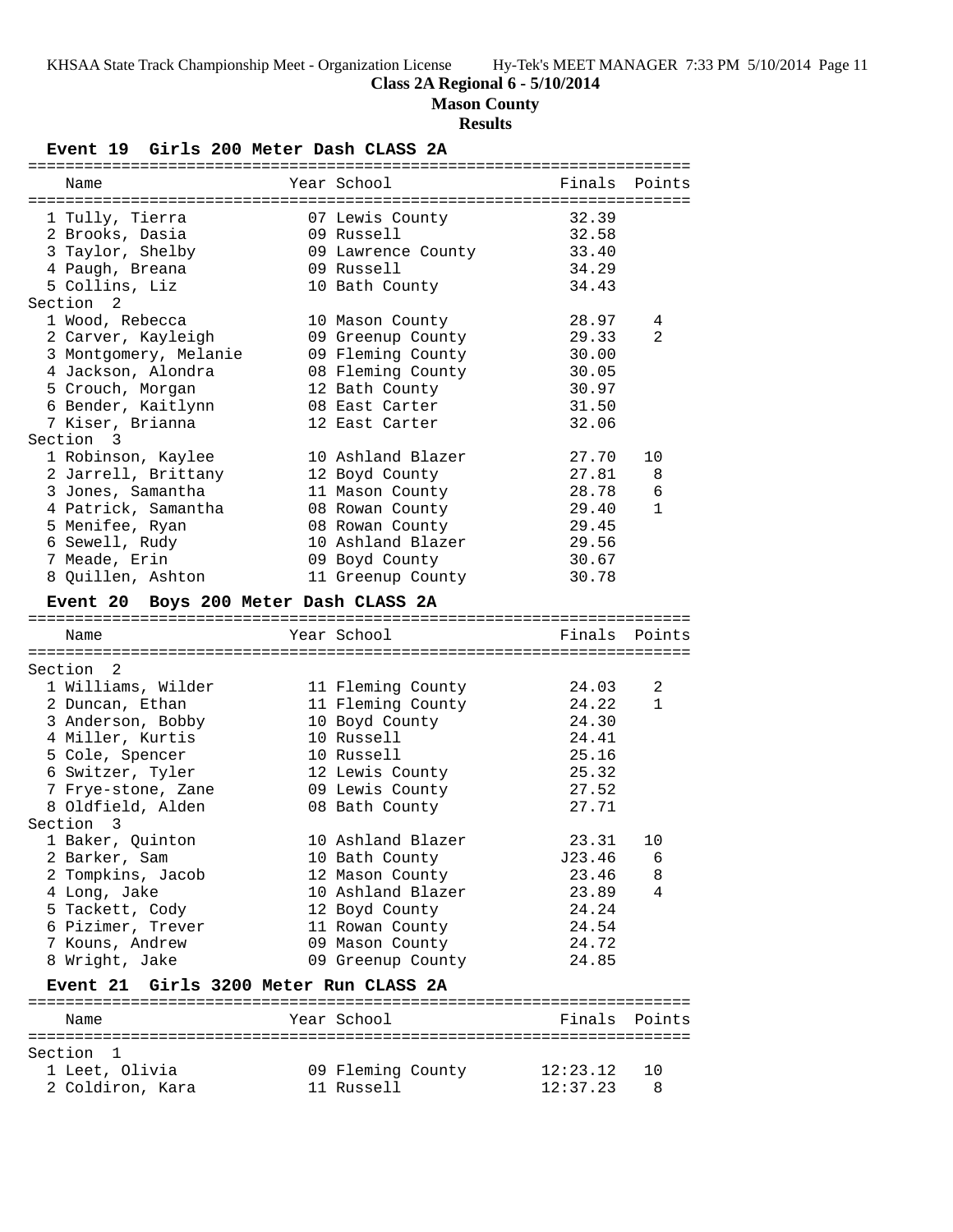**Class 2A Regional 6 - 5/10/2014**

**Mason County**

#### **Results**

#### **....Event 21 Girls 3200 Meter Run CLASS 2A**

| 3 Gibson, Courtney | 10 Boyd County    | 13:05.95 | 6 |
|--------------------|-------------------|----------|---|
| 4 Staviski, Carrie | 08 Bath County    | 13:13.32 | 4 |
| 5 Cyrus, Kelsey    | 08 Rowan County   | 13:13.33 | 2 |
| 6 Perkins, Julie   | 10 Fleming County | 13:26.15 |   |
| 7 Dawson, Abigail  | 07 Mason County   | 13:45.20 |   |
| 7 Steele, Darian   | 11 Boyd County    | 13:45.20 |   |
| 9 Cantrell, Peyton | 09 Russell        | 14:26.53 |   |
| 10 Sinift, Sharlyn | 08 Greenup County | 15:42.60 |   |
| 11 May, Heather    | 09 Greenup County | 15:50.24 |   |
| 12 Caba, Nicole    | 09 Mason County   | 16:13.94 |   |

#### **Event 22 Boys 3200 Meter Run CLASS 2A**

=======================================================================

| Name                                     | Year School                                                                                                    | Finals Points |                |
|------------------------------------------|----------------------------------------------------------------------------------------------------------------|---------------|----------------|
| 1 Riley, Josh                            | 12 Russell and the state of the season of the season of the season of the season of the season of the season o | $10:06.44$ 10 |                |
| 2 Deharte, Shelley                       | 12 Rowan County                                                                                                | $10:15.07$ 8  |                |
| 3 Robinson, Nick                         | 12 Mason County                                                                                                | 11:02.56      | 6              |
| 4 Curtis, Dale                           | 11 Bath County                                                                                                 | 11:03.79      | $\overline{4}$ |
| 5 Andre, Tyler                           | 10 Russell North States                                                                                        | 11:07.72      | $\overline{2}$ |
| 6 Yates, Kyle                            | 11 East Carter                                                                                                 | 11:09.64      | $\mathbf{1}$   |
| 7 Miller, Elijah                         | 07 Boyd County                                                                                                 | 11:11.07      |                |
| 8 Williams, Joey                         | 11 East Carter                                                                                                 | 11:15.82      |                |
| 9 Anderson, Nick                         | 09 Rowan County                                                                                                | 11:32.91      |                |
| 10 Goble, Conner 12 Boyd County 11:40.07 |                                                                                                                |               |                |
| 11 McNabb, Logan 10 Bath County          |                                                                                                                | 11:46.50      |                |
| 12 Kirkland, Tanner                      | 10 Mason County 11:49.97                                                                                       |               |                |
| 13 Massie, Mason                         | 10 Lewis County 11:56.45                                                                                       |               |                |
| 14 Blevins, Austin                       | 11 Greenup County                                                                                              | 12:30.81      |                |
| 15 Sweeney, Jeremy                       | 09 Ashland Blazer                                                                                              | 13:38.73      |                |
| 16 Jenkins, Peter                        | 11 Ashland Blazer                                                                                              | 13:48.16      |                |
|                                          |                                                                                                                | 13:52.25      |                |
| 18 Kissell, Daniel                       | 09 Fleming County                                                                                              | 14:10.25      |                |
| -- Waqner, Loqan                         | 11 Fleming County                                                                                              | DO            |                |

#### **Event 23 Girls 4x400 Meter Relay CLASS 2A**

======================================================================= School **Finals** Points ======================================================================= 1 Bath County 5:29.90 1) Riddle, Kristin 08 2) Staviski, Carrie 08 3) Conley, Gwenn 10 4) Bussell, Hannah 09 5) Hedges, Shelby 08 6) Strange, Kylee 09 Section 2<br>1 Boyd County 1 Boyd County 4:30.75 10 1) Thompson, Cydney 11 2) Jarrell, Brittany 12 3) Fliehman, Allison 11 (4) Grubb, Emily 09 5) Dickerson, Sierra 12 6) Gibson, Courtney 10 2 Mason County 4:31.17 8 1) Bierley, Alivia 12 2) Frodge, Jordan 09 3) Pfeffer, Megan 11 (4) Woods, Cara 11 5) Jackson, Hannah 10 6) Sizemore, Rheagan 09 7) Wood, Rebecca 10 8) Jones, Samantha 11 3 Fleming County 4:47.84 6 1) Fearin, Abby 10 2) Kordish, Maegan 09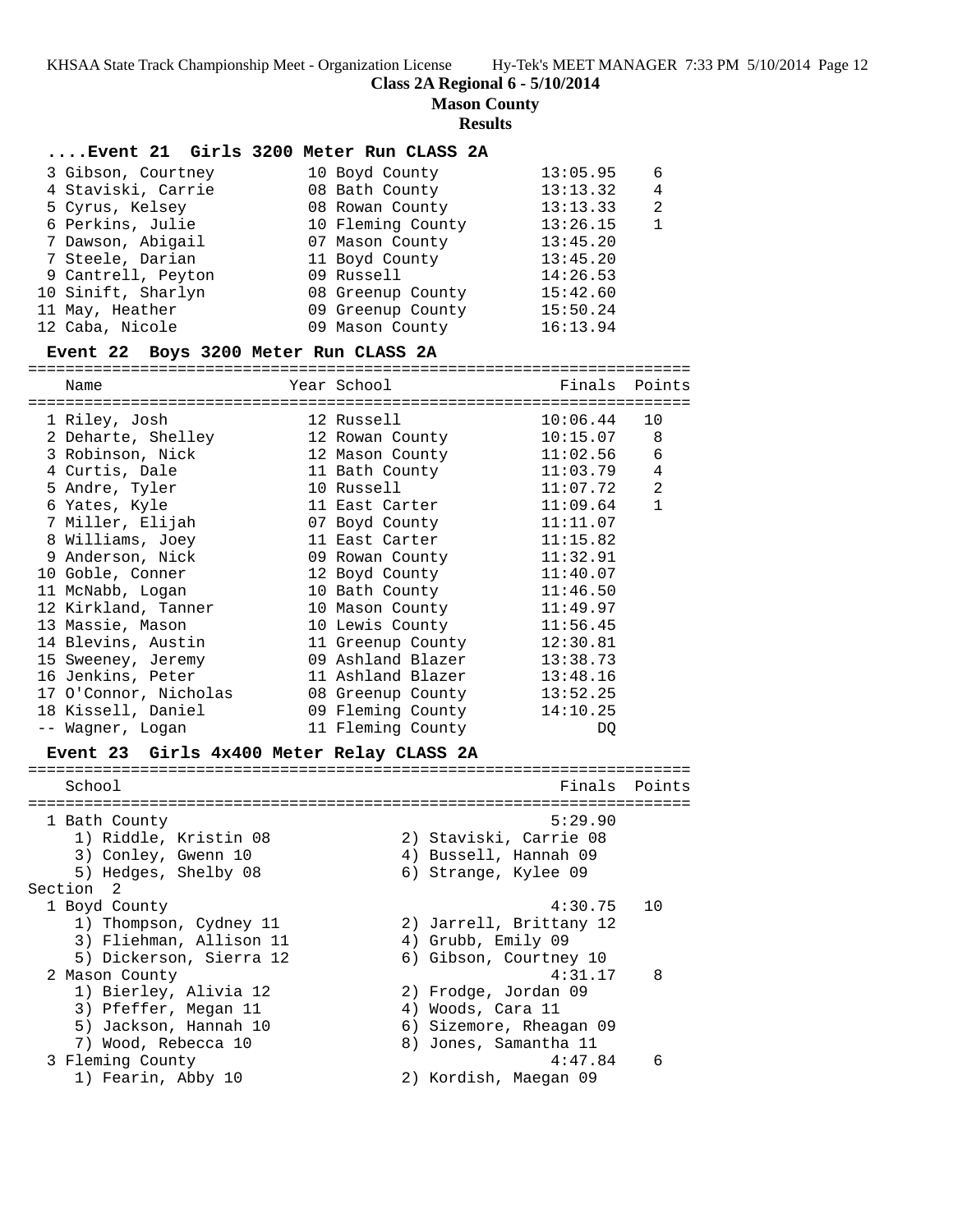**Mason County**

#### **Results**

## **....Event 23 Girls 4x400 Meter Relay CLASS 2A**

 3) Humphries, Heather 12 4) Purvis, Mackenzie 10 5) Fidler, Jordan 09 6) Moran, Shelby 10 7) Pfeffer, Katie 11 8) Jackson, Alondra 08 4 Rowan County 4:54.89 4 1) Smith, Savanna 10 2) Ibekwe, Rosemary 11 3) Minor, Montanna 10  $\qquad \qquad$  4) Plank, Nicole 10 5) Barnette, Ellen 11 (6) Steele, Erica 12 5 Greenup County 4:54.91 2 1) Waugh, Terah 09 2) Dupuy, Ashton 09 3) Riffe, Rikki 09 (4) Smith, Max 09 5) Stephenson, Nicole 09 6) Buchanon, Cheyenne 11 7) Burgess, Ashley 08 8) 6 East Carter 5:07.71 1 1) Lewis, Kaylee 09 2) Kiser, Brianna 12 3) Damron, Addey 10 4) Bender, Kaitlynn 08 5) Dyer, Madison 10 6) Isaacs, Josette 09 7) LeGrand, Skyler 10 (8) Suttles, Megan 11 7 Ashland Blazer 5:15.65 1) Thornburg, Mary Alice 07 2) Delaney, Lakin 09 3) Jackson, Sydney 09 4) Polley, Michaela 09 5) Reese, Hannah 09 6) Robinson, Kaylee 10 7) Cleary, Samantha 10 8) Triplett, Jessica 11 8 Russell 5:16.71 1) Abbott, Peyton 11 2) Barfield, Anna 09 3) McKenzie, Ambrosia 12 4) Rogers, Miranda 11 5) Cantrell, Peyton 09 6) Coldiron, Kara 11 7) Stettner, Hanna 11 anni 8) Wilburn, Kate 10

#### **Event 24 Boys 4x400 Meter Relay CLASS 2A**

======================================================================= School **Finals Points** ======================================================================= 1 Mason County 3:34.48 10 1) Kouns, Andrew 09 2) Tompkins, Jacob 12 3) Johnson, Shawn 12 4) Jones, Jaylin 12 5) Fearis, Carson 12 (6) Robinson, Alex 12 7) Robinson, Nick 12 8) Hill, Jericho 11 2 Rowan County 3:34.62 8 1) Helvey, Devin 10 2) Erni, John 12 3) Graham, Justin 11 (4) Lee, Isaac 12 5) Samuals, Bevan 12 6) Deharte, Shelley 12 7) Thomas, Jesse 11 8) Marcum, Brandon 10 3 East Carter 3:36.73 6 1) Burchett, Kerrick 12 2) Holbrook, Mackenzie 12 3) Napier, Ben 12 (4) Sexton, Dustin 12 5) Damron, Donald 11 6) Morrison, Logan 11 7) Green, Elijiah 12 8) Hall, Tristen 11 4 Boyd County 3:48.81 4 1) Meade, Clayton 12 2) Holbrook, Seth 11 3) White, Zach 12 4) Medley, Jacob 11 5) Jarrell, Remington 12 6) Griffith, Grayson 12 7) Smith, Jason 12 8) 5 Russell 4:08.63 2 1) Casto, Will 09 2) Heyerly, Jacob 12 3) Miller, Kurtis 10 (4) Davis, Robert 12